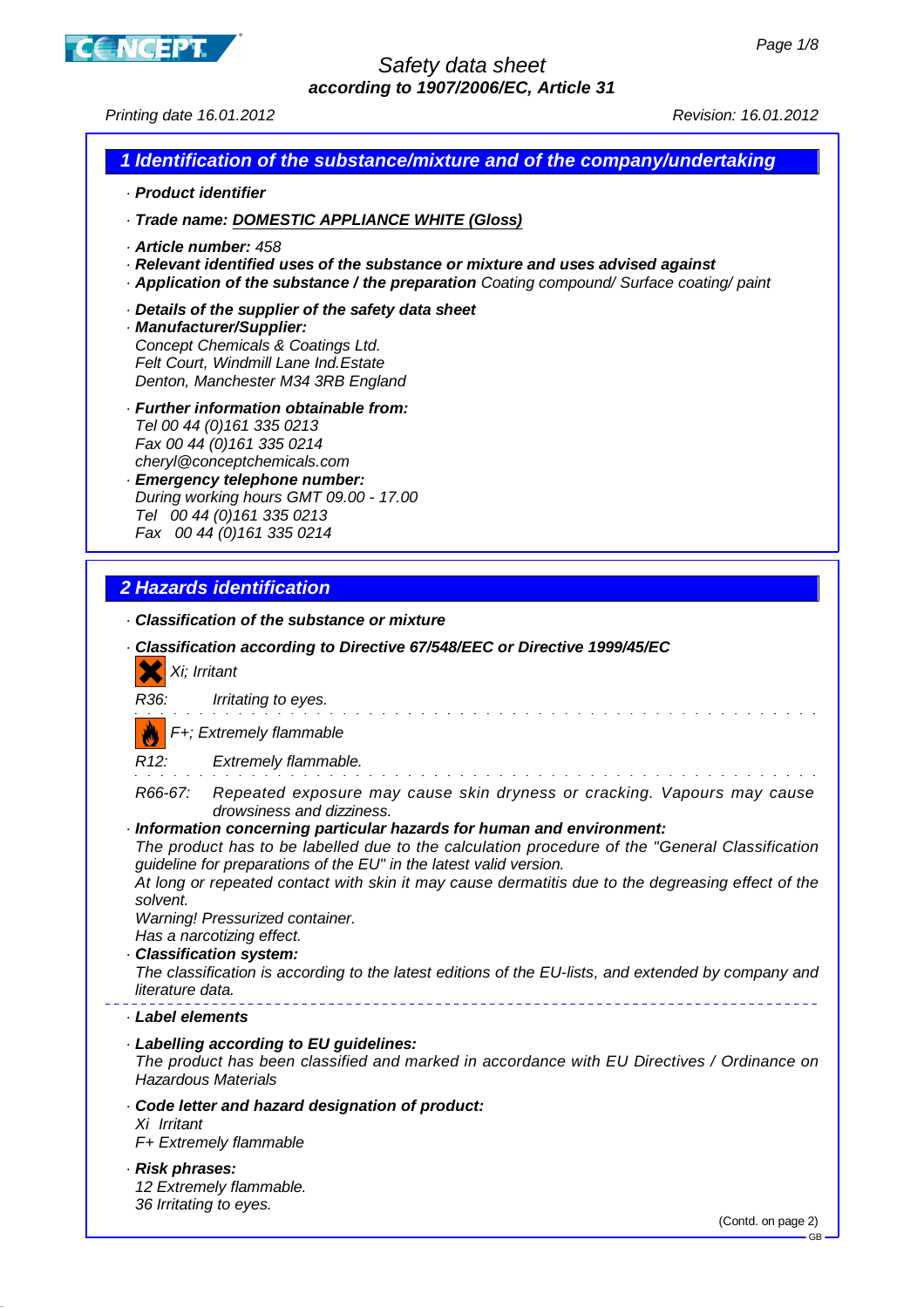**CNCEPT** 

Printing date 16.01.2012 Revision: 16.01.2012

## **Trade name: DOMESTIC APPLIANCE WHITE (Gloss)** (Contd. of page 1) 66 Repeated exposure may cause skin dryness or cracking. 67 Vapours may cause drowsiness and dizziness. · **Safety phrases:** 2 Keep out of the reach of children. 16 Keep away from sources of ignition - No smoking. 23 Do not breathe gas/fumes/vapour/spray (appropriate wording to be specified by the manufacturer). 26 In case of contact with eyes, rinse immediately with plenty of water and seek medical advice. 37 Wear suitable gloves. 51 Use only in well-ventilated areas. · **Special labelling of certain preparations:** Safety data sheet available for professional user on request. Pressurized container: protect from sunlight and do not expose to temperatures exceeding 50°C. Do not pierce or burn, even after use. Do not spray on a naked flame or any incandescent material. Buildup of explosive mixtures possible without sufficient ventilation. Keep out of the reach of children · **Other hazards** · **Results of PBT and vPvB assessment** · **PBT:** Not applicable. · **vPvB:** Not applicable.

#### **3 Composition/information on ingredients**

#### · **Chemical characterization: Mixtures**

· **Description:** Mixture of substances listed below with nonhazardous additions.

| Dangerous components:                                    |                                                                                              |            |  |  |  |
|----------------------------------------------------------|----------------------------------------------------------------------------------------------|------------|--|--|--|
| CAS: 67-64-1                                             | propan-2-one<br>EINECS: 200-662-2 $\frac{1}{2}$ Xi R36; $\frac{1}{2}$ F R11<br>R66-67        | 25-50%     |  |  |  |
| CAS: 106-97-8<br>EINECS: 203-448-7 $\frac{1}{10}$ F+ R12 | butane                                                                                       | 10-25%     |  |  |  |
| CAS: 1330-20-7                                           | xylene (mix)<br>EINECS: 215-535-7 $\times$ Xn R20/21; $\times$ Xi R38<br>R10                 | $5 - 10%$  |  |  |  |
| CAS: 111-76-2<br>EINECS: 203-905-0                       | 2-butoxyethanol<br>X Xn R20/21/22; X Xi R36/38                                               | $2.5 - 5%$ |  |  |  |
| CAS: 108-65-6<br>EINECS: 203-603-9                       | 2-methoxy-1-methylethyl acetate<br>$X$ Xi R36<br>R10                                         | $2.5 - 5%$ |  |  |  |
| CAS: 74-98-6<br>EINECS: 200-827-9 $\frac{1}{10}$ F+ R12  | propane                                                                                      | 10-30%     |  |  |  |
| CAS: 75-28-5<br>EINECS: 200-857-2 $\frac{1}{10}$ F+ R12  | isobutane                                                                                    | $5 - 10%$  |  |  |  |
|                                                          | <b>Additional information</b> For the wording of the listed risk phrases refer to section 16 |            |  |  |  |

#### · **Additional information** For the wording of the listed risk phrases refer to section 16.

## **4 First aid measures**

· **Description of first aid measures**

· **After inhalation** Supply fresh air; consult doctor in case of complaints.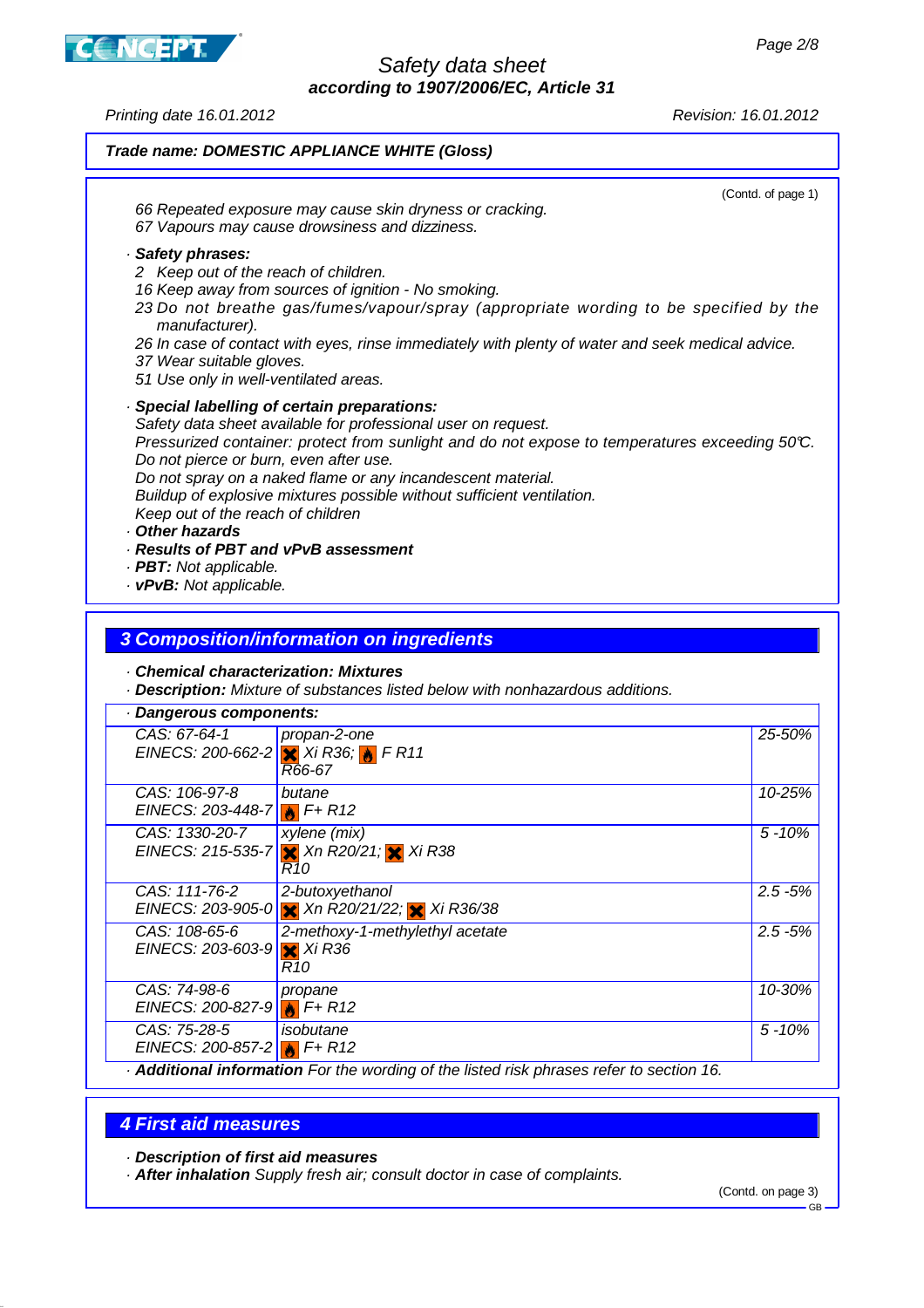

Printing date 16.01.2012 Revision: 16.01.2012

#### **Trade name: DOMESTIC APPLIANCE WHITE (Gloss)**

· **After skin contact** Generally the product does not irritate the skin.

(Contd. of page 2)

· **After eye contact**

Rinse opened eye for several minutes under running water. If symptoms persist, consult a doctor. · **After swallowing** If symptoms persist consult doctor.

- · **Information for doctor**
- · **Most important symptoms and effects, both acute and delayed** No further relevant information available.
- · **Indication of any immediate medical attention and special treatment needed** No further relevant information available.

## **5 Firefighting measures**

- · **Extinguishing media**
- · **Suitable extinguishing agents**

CO2, powder or water spray. Fight larger fires with water spray or alcohol resistant foam.

- · **For safety reasons unsuitable extinguishing agents** Water with full jet.
- · **Special hazards arising from the substance or mixture**
- No further relevant information available.
- · **Advice for firefighters**
- · **Protective equipment:** No special measures required.

#### **6 Accidental release measures**

- · **Personal precautions, protective equipment and emergency procedures** Wear protective equipment. Keep unprotected persons away.
- · **Environmental precautions:** Do not allow to enter sewers /surface or ground water drains.
- · **Methods and material for containment and cleaning up:** Ensure adequate ventilation.
- · **Reference to other sections**

See Section 8 for information on personal protection equipment. See Section 13 for disposal information.

# **7 Handling and storage**

#### · **Handling**

- · **Precautions for safe handling**
- Open and handle receptacle with care. Risk of serious damage to eyes.
- · **Information about fire and explosion protection:** Do not spray onto a naked flame or any incandescent material. Keep ignition sources away - Do not smoke. Protect against electrostatic charges. Pressurized container: protect from sunlight and do not expose to temperatures exceeding 50°C, i.e. electric lights. Do not pierce or burn, even after use.
- · **Conditions for safe storage, including any incompatibilities**
- · **Storage**
- · **Requirements to be met by storerooms and receptacles:** Store in a cool location.
- Observe official regulations on storing packagings with pressurized containers.
- · **Information about storage in one common storage facility:** Not required.
- · **Further information about storage conditions:** Store in cool, dry conditions in well sealed receptacles. Protect from heat and direct sunlight.

(Contd. on page 4)

GB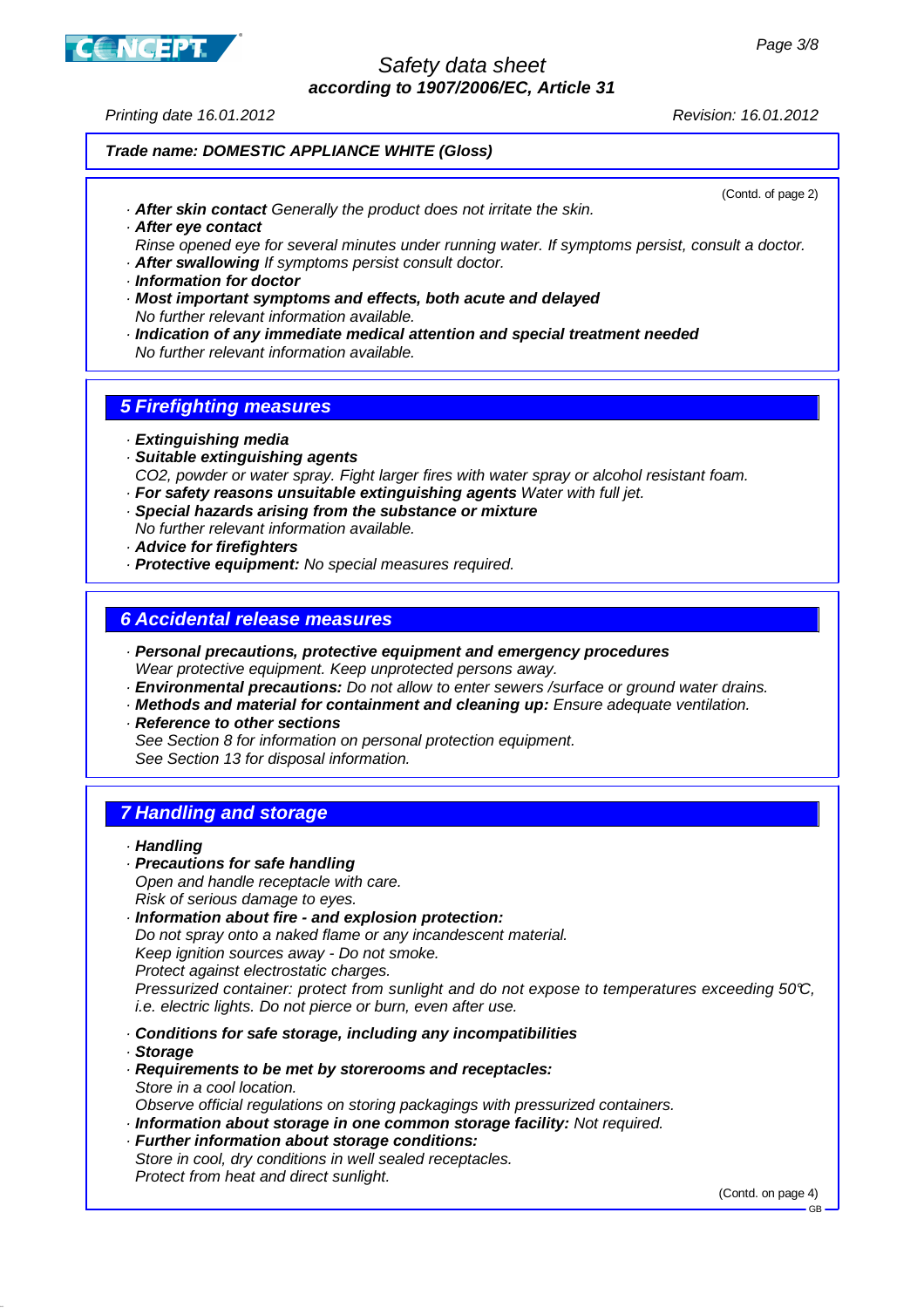**CINCEPT** 

Printing date 16.01.2012 Revision: 16.01.2012

(Contd. of page 3)

**Trade name: DOMESTIC APPLIANCE WHITE (Gloss)**

· **Specific end use(s)** No further relevant information available.

**8 Exposure controls/personal protection**

· **Additional information about design of technical facilities:** No further data; see item 7.

· **Control parameters** · **Ingredients with limit values that require monitoring at the workplace: 67-64-1 propan-2-one** OES Short-term value: 3620 mg/m<sup>3</sup>, 1500 ppm Long-term value:  $1210$  mg/m<sup>3</sup>, 500 ppm

**106-97-8 butane** OES Short-term value: 1810 mg/m<sup>3</sup>, 750 ppm Long-term value: 1450 mg/m<sup>3</sup>, 600 ppm

**74-98-6 propane**

IOELV

OES Asphyxiant

**1330-20-7 xylene (mix)**

OES Short-term value: 441 mg/m<sup>3</sup>, 100 ppm Long-term value: 220 mg/m<sup>3</sup>, 50 ppm Sk

**111-76-2 2-butoxyethanol**

OES Short-term value: 50 ppm Long-term value: 25 ppm Sk, , IOELV

**108-65-6 2-methoxy-1-methylethyl acetate**

OES Short-term value: 548 mg/m<sup>3</sup>, 100 ppm Long-term value: 274 mg/m<sup>3</sup>, 50 ppm IOELV, Sk

· **Additional information:** The lists valid during the making were used as basis.

· **Exposure controls**

· **Personal protective equipment**

· **General protective and hygienic measures** Keep away from foodstuffs, beverages and feed. Immediately remove all soiled and contaminated clothing Wash hands before breaks and at the end of work.

Avoid contact with the eyes and skin.

· **Respiratory protection:** In case of brief exposure or low pollution use respiratory filter device. In case of intensive or longer exposure use self-contained respiratory protective device.

Use suitable respiratory protective device in case of insufficient ventilation.

- · **Protection of hands:** Rubber gloves
- · **Material of gloves** Nitrile rubber, NBR

· **Penetration time of glove material** The exact break trough time has to be found out by the manufacturer of the protective gloves and has to be observed.

· **Eye protection:** Safety glasses

(Contd. on page 5)

GB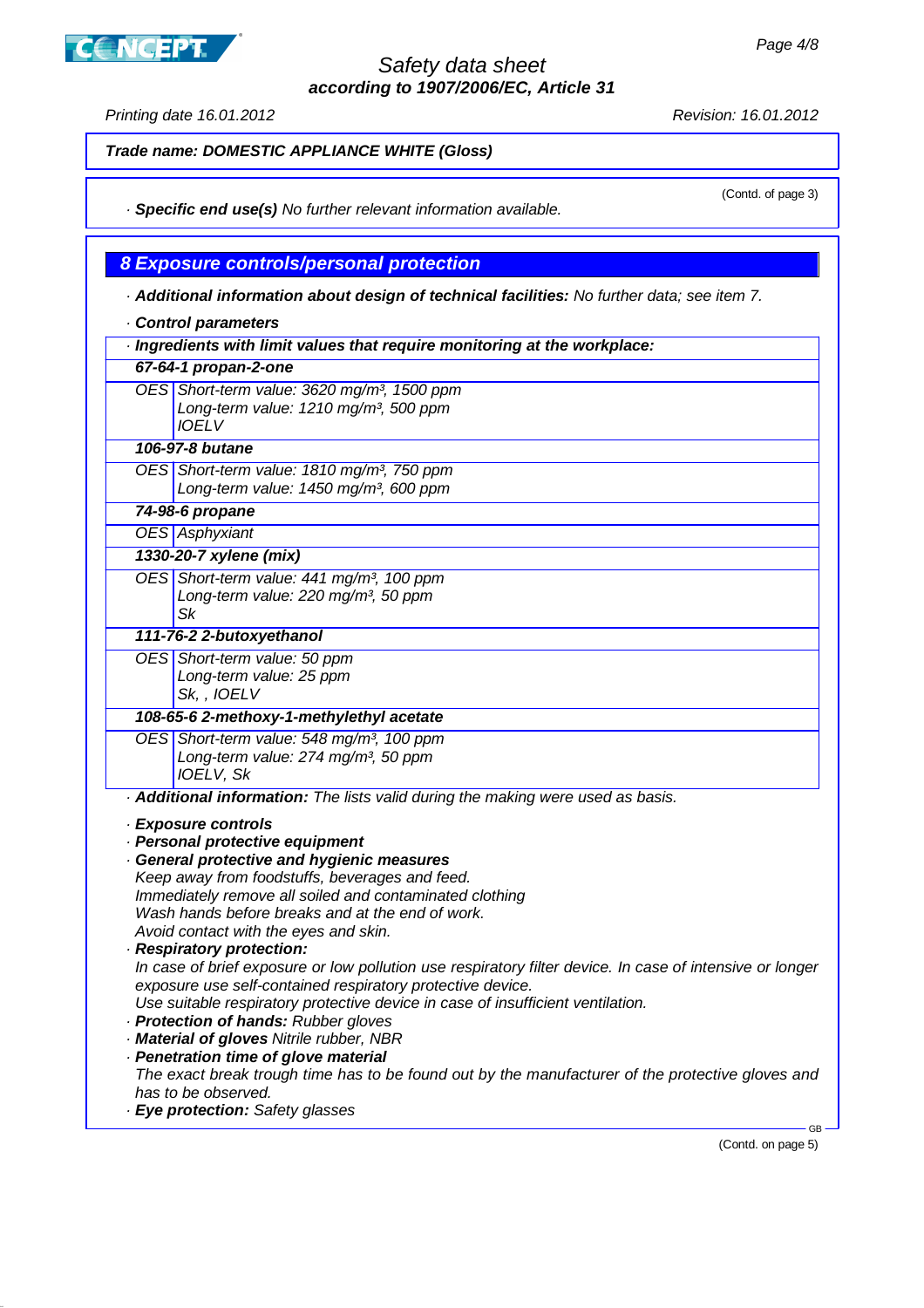# **CONCEPT**

## Safety data sheet **according to 1907/2006/EC, Article 31**

Printing date 16.01.2012 Revision: 16.01.2012

#### **Trade name: DOMESTIC APPLIANCE WHITE (Gloss)**

(Contd. of page 4)

| 9 Physical and chemical properties                                                                     |                                                                                                 |  |  |  |  |  |
|--------------------------------------------------------------------------------------------------------|-------------------------------------------------------------------------------------------------|--|--|--|--|--|
| · Information on basic physical and chemical properties<br><b>General Information</b><br>· Appearance: |                                                                                                 |  |  |  |  |  |
| Form:                                                                                                  | Aerosol                                                                                         |  |  |  |  |  |
| Colour:                                                                                                | White                                                                                           |  |  |  |  |  |
| · Odour:                                                                                               | Characteristic                                                                                  |  |  |  |  |  |
| Change in condition<br>Melting point/Melting range: undetermined<br>Boiling point/Boiling range: 55°C  |                                                                                                 |  |  |  |  |  |
| · Flash point:                                                                                         | $-40C$                                                                                          |  |  |  |  |  |
| · Ignition temperature:                                                                                | 240.0C                                                                                          |  |  |  |  |  |
| · Self-igniting:                                                                                       | Product is not selfigniting.                                                                    |  |  |  |  |  |
| · Danger of explosion:                                                                                 | Product is not explosive. However, formation of explosive air/<br>vapour mixtures are possible. |  |  |  |  |  |
| · Explosion limits:                                                                                    |                                                                                                 |  |  |  |  |  |
| Lower:                                                                                                 | $1.5$ Vol %                                                                                     |  |  |  |  |  |
| <b>Upper:</b>                                                                                          | 13.0 Vol %                                                                                      |  |  |  |  |  |
| Vapour pressure at 20°C:                                                                               | 8300.0 hPa                                                                                      |  |  |  |  |  |
| · Density:                                                                                             | Not determined                                                                                  |  |  |  |  |  |
| · Solubility in / Miscibility with<br>Water:<br>Other information                                      | Not miscible or difficult to mix<br>No further relevant information available.                  |  |  |  |  |  |

# **10 Stability and reactivity**

- · **Reactivity**
- · **Chemical stability**
- · **Thermal decomposition / conditions to be avoided:**
- No decomposition if used according to specifications.
- · **Possibility of hazardous reactions** No dangerous reactions known
- · **Conditions to avoid** No further relevant information available.
- · **Incompatible materials:** No further relevant information available.
- · **Hazardous decomposition products:** No dangerous decomposition products known

# **11 Toxicological information**

- · **Information on toxicological effects**
- · **Acute toxicity:**
- · **Primary irritant effect:**
- · **on the skin:** No irritant effect.
- · **on the eye:** Irritating effect.
- · **Sensitization:** No sensitizing effects known.
- · **Additional toxicological information:**

The product shows the following dangers according to the calculation method of the General EU Classification Guidelines for Preparations as issued in the latest version.

(Contd. on page 6)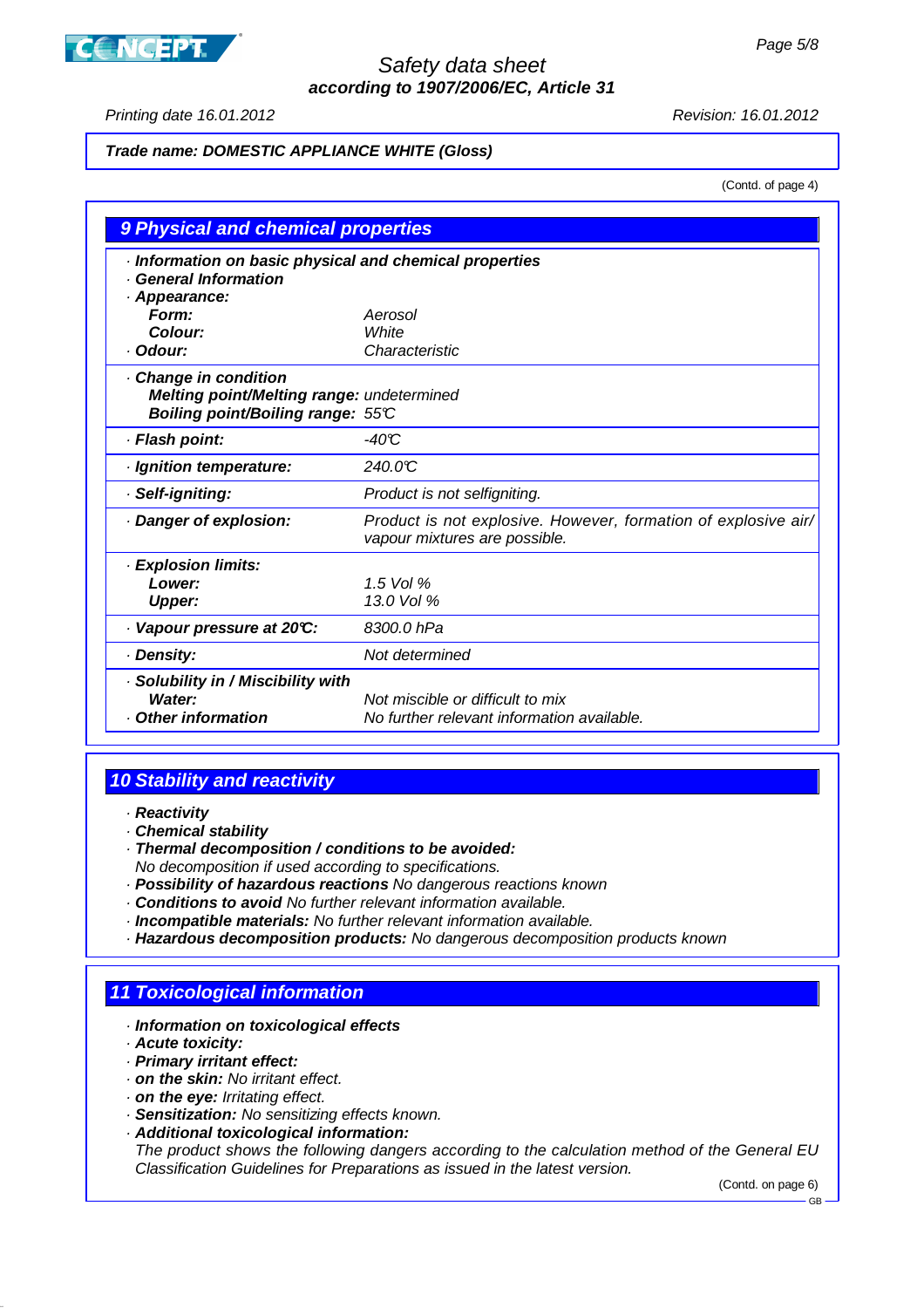**CANCEPT** 

# Safety data sheet **according to 1907/2006/EC, Article 31**

Printing date 16.01.2012 Revision: 16.01.2012

#### **Trade name: DOMESTIC APPLIANCE WHITE (Gloss)**

Irritant

(Contd. of page 5)

## **12 Ecological information**

- · **Toxicity**
- · **Aquatic toxicity:** No further relevant information available.
- · **Persistence and degradability** No further relevant information available.
- · **Behaviour in environmental systems:**
- · **Bioaccumulative potential** No further relevant information available.
- · **Mobility in soil** No further relevant information available.
- · **Additional ecological information:**
- · **General notes:**

Water hazard class 2 (German Regulation) (Self-assessment): hazardous for water. Do not allow product to reach ground water or water course.

Danger to drinking water if even small quantities leak into the ground.

- · **Results of PBT and vPvB assessment**
- · **PBT:** Not applicable.
- · **vPvB:** Not applicable.
- · **Other adverse effects** No further relevant information available.

## **13 Disposal considerations**

- · **Waste treatment methods**
- · **Recommendation**

Must not be disposed together with household garbage. Do not allow product to reach sewage system.

- · **Uncleaned packaging:**
- · **Recommendation:** Disposal must be made according to official regulations.

| . UN-Number                  |                     |  |
|------------------------------|---------------------|--|
| · ADR, IMDG, IATA            | <b>UN1950</b>       |  |
| · UN proper shipping name    |                     |  |
| · ADR                        | 1950 AEROSOLS       |  |
| · IMDG                       | <b>AEROSOLS</b>     |  |
| · IATA                       | AEROSOLS, flammable |  |
| · Transport hazard class(es) |                     |  |
| · ADR                        |                     |  |
|                              |                     |  |
|                              |                     |  |
|                              |                     |  |
|                              |                     |  |
| · Class                      | 2 5F Gases.         |  |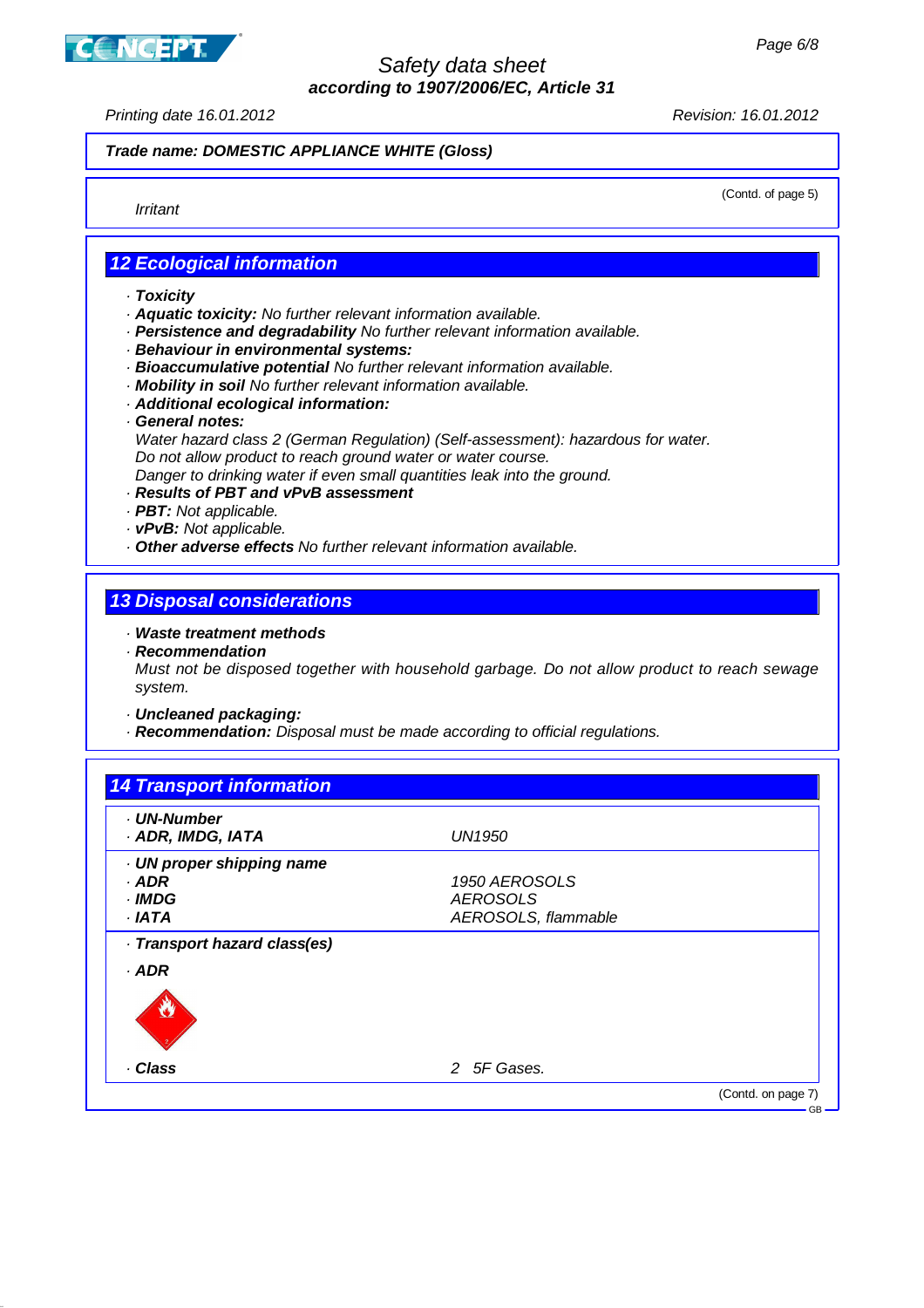



Printing date 16.01.2012 Revision: 16.01.2012

**Trade name: DOMESTIC APPLIANCE WHITE (Gloss)**

|                                                                                     |                  | (Contd. of page 6) |
|-------------------------------------------------------------------------------------|------------------|--------------------|
| · Label                                                                             | 2.1              |                    |
| $\cdot$ IMDG                                                                        |                  |                    |
|                                                                                     |                  |                    |
| · Class                                                                             | 2 Gases.         |                    |
| · Label                                                                             | 2.1              |                    |
| $·$ IATA                                                                            |                  |                    |
|                                                                                     |                  |                    |
| · Class                                                                             | 2.1              |                    |
| · Label                                                                             | 2.1              |                    |
| · Packing group                                                                     |                  |                    |
| · ADR, IMDG, IATA                                                                   | Void             |                    |
| · Environmental hazards:                                                            |                  |                    |
| · Marine pollutant:                                                                 | <b>No</b>        |                    |
| · Special precautions for user                                                      | Warning: Gases.  |                    |
| · Danger code (Kemler):<br>· EMS Number:                                            |                  |                    |
|                                                                                     | $F-D, S-U$       |                    |
| · Transport in bulk according to Annex II of<br><b>MARPOL73/78 and the IBC Code</b> | Not applicable.  |                    |
| · Transport/Additional information:                                                 |                  |                    |
| $·$ ADR                                                                             |                  |                    |
| · Limited quantities (LQ)                                                           | LQ <sub>2</sub>  |                    |
| · Tunnel restriction code                                                           | B <sub>1</sub> D |                    |

# **15 Regulatory information**

· **Safety, health and environmental regulations/legislation specific for the substance or mixture**

· **National regulations**

· **Waterhazard class:** Water hazard class 2 (Self-assessment): hazardous for water.

· **Chemical safety assessment:** A Chemical Safety Assessment has not been carried out.

## **16 Other information**

This information is based on our present knowledge. However, this shall not constitute a guarantee for any specific product features and shall not establish a legally valid contractual relationship.

#### · **Relevant phrases**

R10 Flammable.

R11 Highly flammable.

R12 Extremely flammable.

R20/21 Harmful by inhalation and in contact with skin.

R20/21/22 Harmful by inhalation, in contact with skin and if swallowed.

(Contd. on page 8)

GB